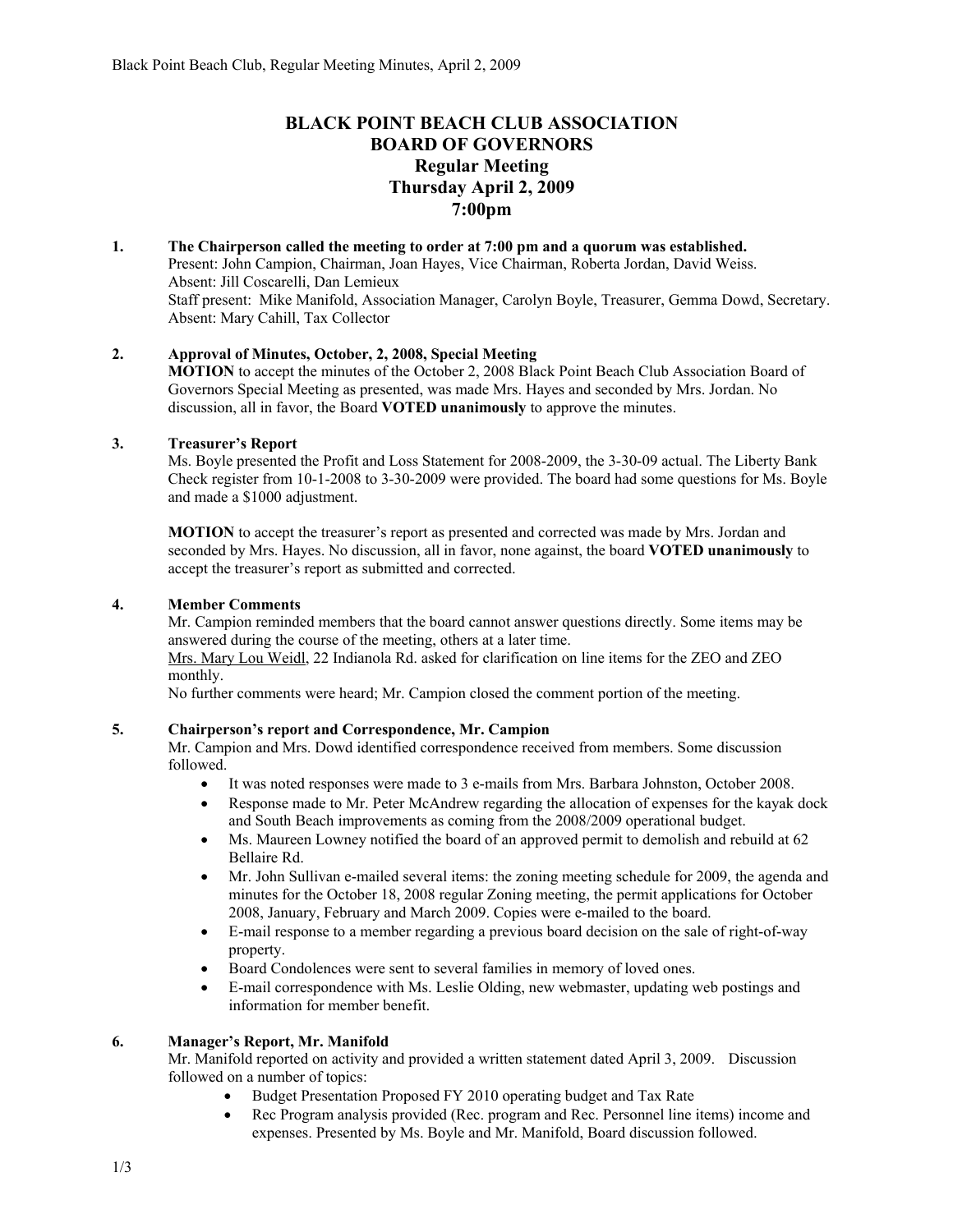- Clubhouse extra cleanings
- Waterfront maintenance (beach maintenance agreements with Nebelung and East Lyme) a fair amount of clarification and discussion followed regarding all beaches and services.
- Capital Expense (kayak dock)
- Contingency (budget cut)
- Association Security positions and recruitment
- Whitecap parking lot beautification program, (budget proposal provided)
- Boat launch float and ramp replacement
- Lights at the basketball/tennis court
- New webmaster is Leslie Olding from Streamlined Dev.
- Increased insurance coverage to include alcohol at BOG approved functions and third party liability.
- Kayak Dock update: Could not perform required survey for marine life until May/June, which is needed to proceed. We will proceed with the permit process as soon as possible. Fragmite will be cleared from the BP lot used for kayak launching.
- Safe boater course in the clubhouse on July  $11<sup>th</sup>$ . \$150.00 fee per person
- Interview conducted for security guards.
- Jordan Flom and Garrett Hickey are ready to start the Rec. program. The BOG approved Rec. program policy is on the website.
- Agreement signed with New England Tennis to get the courts prepped as soon as possible. Rehired Jay McCaffrey, from last year, to do the courts each day.
- Casey has started the usual cleanup around the neighborhood.
- Capital Improvement as a line item for planned enhancements.
- Mr. Manifold will check on bulletin board expansion space at the clubhouse site.
- Several areas of discussion followed.

**MOTION** made by Mr. Weiss and seconded by Mrs. Hayes directing Mike Manifold to proceed with the beautification project for the Whitecap parking lot before June  $30<sup>th</sup>$ , not to exceed \$4,000. No further discussion, all in favor, none opposed, the **VOTE passed unanimously**.

**MOTION** made by Mrs. Hayes and seconded by Mr. Weiss, directing Mr. Manifold to get quotes for a new float system and ramp for the boat launch. No further discussion, all in favor, none opposed, the **VOTE passed unanimously**.

# **7. Tax Collector's Report, Ms. Boyle**

Ms. Boyle reported for Mrs. Cahill that there are 2 delinquents and 2 foreclosures.

# **8. Committee Reports**

### **1. Administration**

- Mr. Campion presented to the Board a web posting bill currently in process. If it passes, it will allow Black Point to apply for a delay in complying with municipal web posting deadlines.
- Materials from Waller, Smith and Palmer on the Association's Beach areas and a proposed amendment. Some discussion followed regarding the steps including a Public Hearing.

### **2. Capital Improvements**

Comments previously heard.

### **3. Social**

Mrs. Hayes reported on the year's past activities and the success of venues including: The Christmas Carol Sing, Movies on the Beach and the Murder Mystery Dinner. Mrs. Hayes noted the committee will be meeting to discuss club house uses.

# **9. New Business**

1. Planning for the Annual Meeting

Charter Revision vote. Mr. Campion discussed the organization and voting for the annual meeting. Mr. Campion will obtain a voter listing to be used should the Charter Revision be approved by members. It was